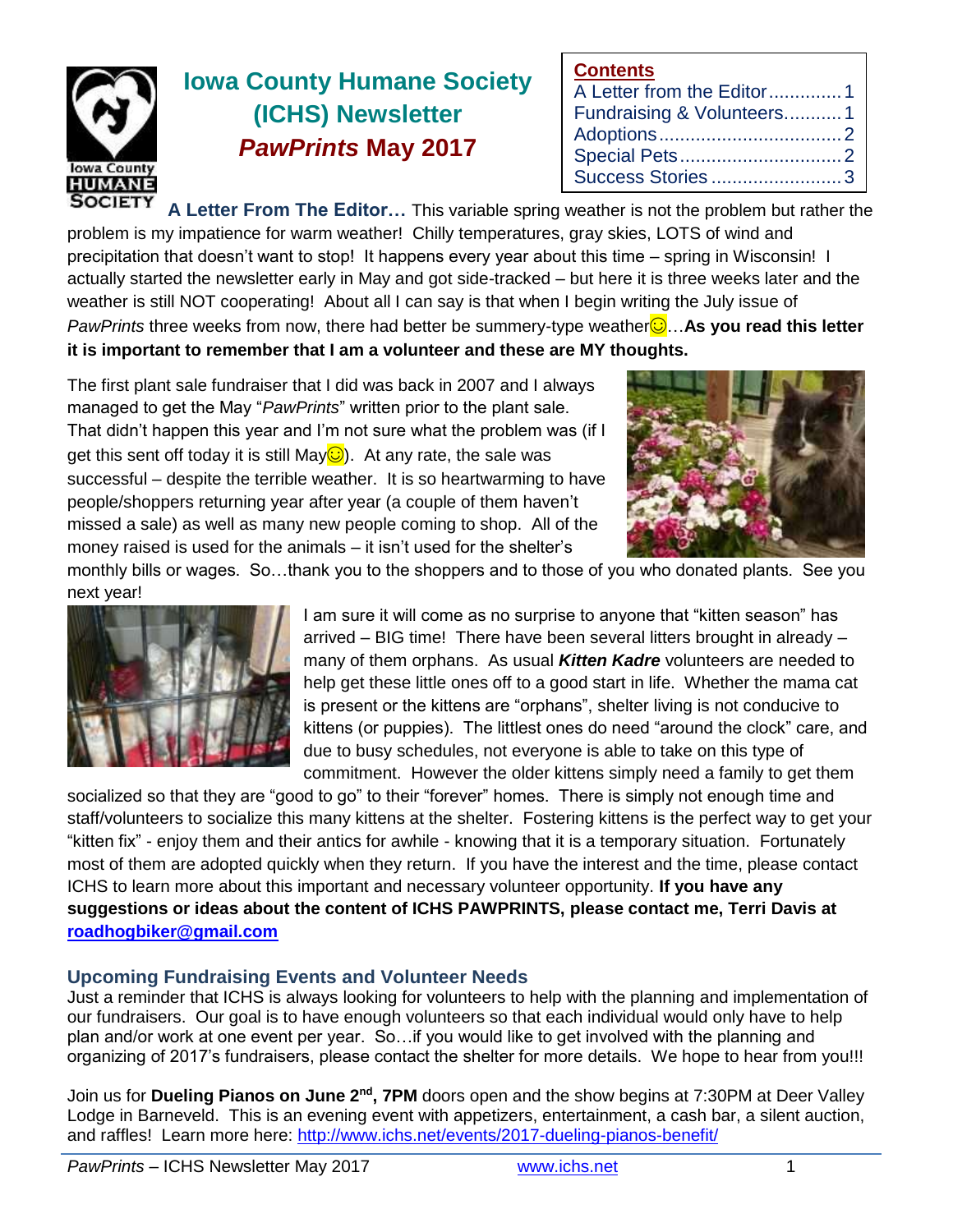# **March and April Adoptions**

| <b>March</b>                                                                                 |         |             | <b>April</b>   |          |                |         |  |  |
|----------------------------------------------------------------------------------------------|---------|-------------|----------------|----------|----------------|---------|--|--|
| <b>Cats</b>                                                                                  |         | <b>Dogs</b> | <b>Cats</b>    |          | <b>Dogs</b>    |         |  |  |
| Ziggy                                                                                        | Tigger+ | Maxine      | Lola           | Sterling | Ember          | Misha   |  |  |
| Reno <mark>⊙</mark> +                                                                        | Chevy+  | Bambi       | Spring         | Enzo     | <b>Blanche</b> | Louie   |  |  |
| Rieslung+                                                                                    | Chip    | Yasmine     | <b>Blitzen</b> | Willa    | Honey          | Lil Bit |  |  |
| Cyrus+                                                                                       |         | Reese       | Noah           | Octavia  |                |         |  |  |
|                                                                                              |         |             | Donna          |          |                |         |  |  |
| * - kitten                                                                                   |         |             |                |          |                |         |  |  |
| $\bigcirc$ - denotes animal has been at ICHS for over a year/has special needs/or is elderly |         |             |                |          |                |         |  |  |
| + - Transferred to Angel's Wish                                                              |         |             |                |          |                |         |  |  |

## **Special Pets**

We all know that all animals are 'special' but the animals featured in this section are indeed special. These are 'special needs' animals. The special person/family who adopts one of these animals knows that this may/may not be the long-term relationship which we hope for when we open our hearts and homes to a new family member. These animals 'forever homes' with us may be just for a short time before they move on…But, nevertheless, these animals need a home and a loving family just as we all do. Are you possibly the family that could provide a home for one of these animals? If not, do you know of a family who could provide a loving home for these animals? If so, please come out to ICHS and find out more about these animals from the ICHS staff.

## **Bandit, Piper – FIV Kitties**



Bandit and Piper are "normal" cats – it's just that they have the FIV virus which affects their immune systems – but slowly – over a period of years! They should live long and normal lives! **Bandit** is a young guy who came in with an apparent reaction to fleas and has significant hair loss. His hair is slowly growing back. He is a sweet cat and loves attention. **Piper** is also a young kitty with a tremendous amount of energy. She came to the shelter with four kittens. She is very playful and also loves attention.

Bandit and Piper are housed together in *Chuck's Tree House*. They are not actually "best buds" but they do tolerate each other. They don't need to be adopted together but could be.

Although we call FIV cats "special", there really are no special considerations when adopting any of these three kitties. If it wasn't for the FIV+ sign on their cages, you wouldn't have a clue that they have FIV! They must be kept indoors. They may live with other indoor cats since FIV is not easily passed between cats (it would be best if your other cat(s) are good-natured and amicable to a new pal). FIV is primarily spread by serious bite wounds so if you have other cats, it is important to properly introduce FIV cats to the others (but you would do that with any cat that you bring home). It is also important to keep them free from stress so a quiet home would be best. So…Bandit and Piper need a home.



#### **Cleo & Cheerio - FeLV Kitty**

**Cleo** is about a year old and has been at ICHS a few months. She is extremely playful but also loves to cuddle. This little girl is one of those whom I would bring home "in a heartbeat" if I could. But because of her FeLV status she can't live with other cats (unless they are also FeLV) which means that I can't have her – however if YOU are currently 'catless', YOU should get to know this little "love bug"! Now it may be easy to overlook her as she appears to be "kind of ordinary". She doesn't stand out – until you get to know her. Look at her closely. A quick glance and she appears to be "just a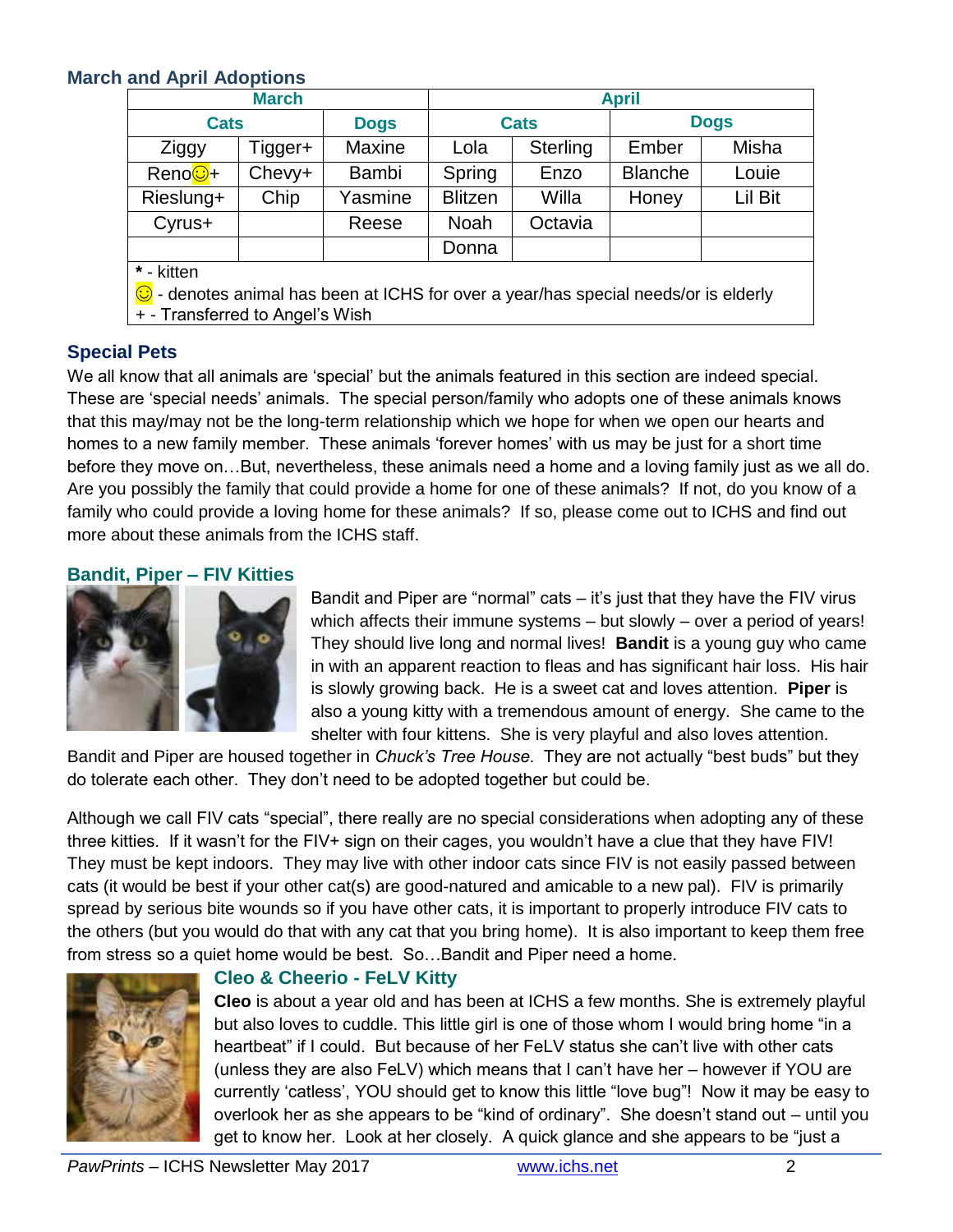tabby" but you will notice that her coloring is unusual and BEAUTIFUL. She is a very petite kitty so she may have some more growing to do or perhaps she will always be petite – either way she is a little bundle

of joy! **Cheerio** has only been at ICHS for a short time as well. He is white with a very pink nose. He is a nice little guy with lots of energy. He is not quite the 'cuddler' that Cleo is and he can be a bit squirmy when you pick him up. Cheerio is about the same age as Cleo. Cheerio and Cleo are 'roommates' so if YOU are looking for a pair of young kitties that will entertain YOU as well as each other, come and get to know these two youngsters. So…Cheerio and Cleo need a home and it is hoped that they will go to the same home. $\odot$ 



Similar to FIV cats, FeLV cats also must be kept indoors and a quiet home is best.

FeLV cats do need to be only cats (may live with other FeLV cats). FeLV kitties may live for years having a "normal" life span, but once/if the later stage of the infection occurs, the cat's health may deteriorate rapidly. That, of course, is one reason FeLV cats are not readily adopted – no one wants to lose their pet to illness. But Cleo and Cheerio need a home.

# **Success Stories**

I need your help if I am to continue to feature the success stories which begin the moment your adopted companion chooses you. It is not difficult for me to write a paragraph that showcases your pet. The problem that I have is finding YOU and your pet. I don't know who you are or how to contact you. If you would be interested in sharing your pet's story in the newsletter, please e-mail me at [roadhogbiker@gmail.com.](mailto:roadhogbiker@gmail.com) A picture and a brief write-up about your pet(s) is all that I need. If I don't have enough info, I will get back to you. It would be helpful to know your pet's shelter name (if you renamed your pet), when you adopted, pet's favorite activities, other pets that you may have and whatever else you would like to include. If you are not able to send a picture, that's OK. Many of you send periodic updates regarding your adopted pet to the shelter. I can use those write-ups if you would please indicate (in your letter/e-mail to ICHS) that you are giving me permission to include your pet's story in the newsletter. I hope to hear from you!



Here's an updated pic of Blitzen for all of you wonderful people at Iowa County Humane Society!!! I think it's safe to say he loves his new home



Just wanted to send you a quick note to let you know Blanche is doing great. This is a pic from last Saturday on the way home from the dog park. She socializes well with dogs of all sizes & had a great time. She has settled in well to our household.



Blue and I have welcomed a new addition to our lives! Meet Ember. She's a bundle of love and energy who is fitting in quite well so far. She loves to run, play with squeaker toys and snuggle. Here Blue is testing her head out as a pillow.